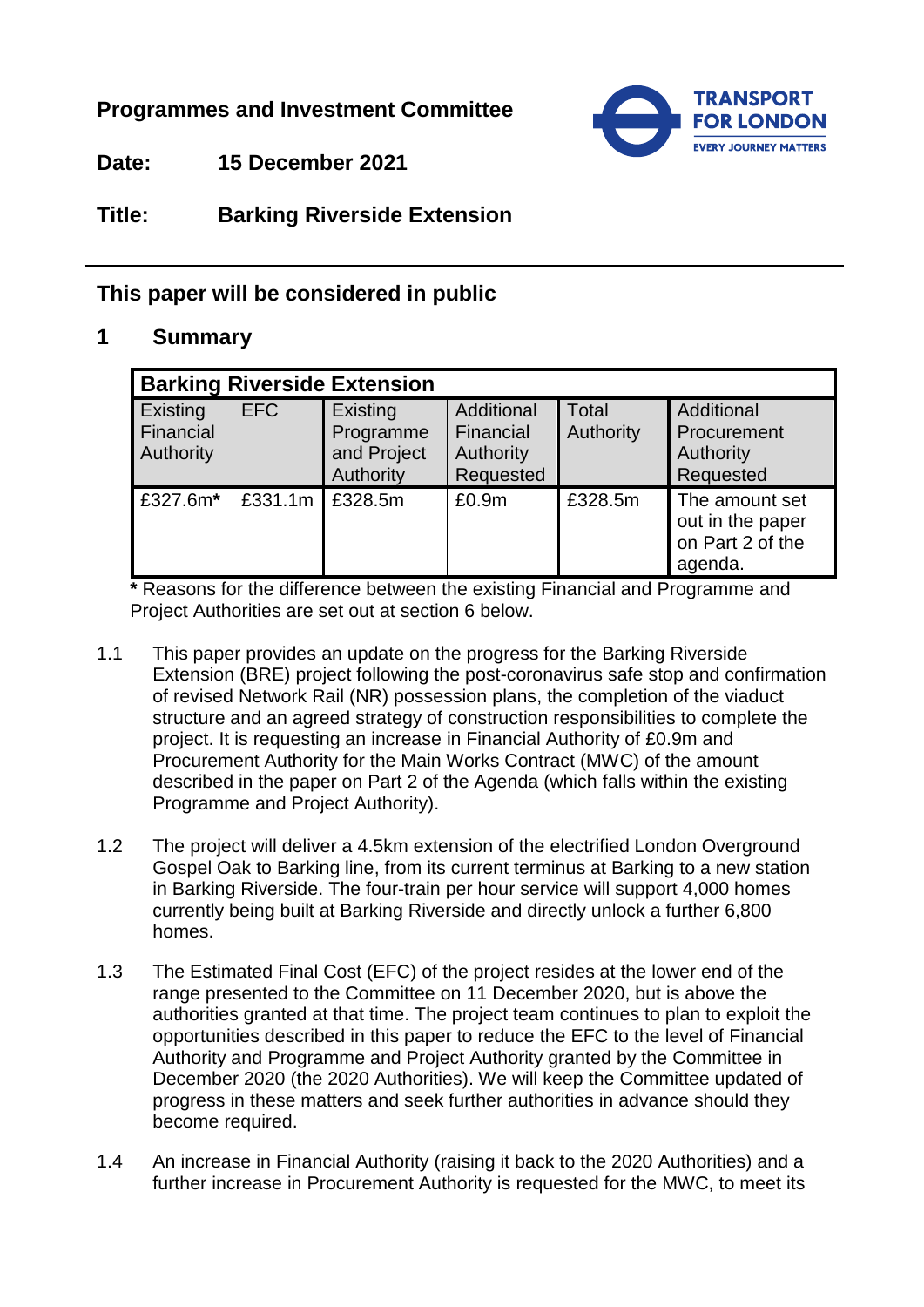contractual obligations and TfL agreeing to deliver some additional drainage on the east side of the station for the developer, Barking Riverside Limited (BRL). TfL is best-placed to deliver this drainage while on site as part of a co-ordinated effort to deliver wider infrastructure required for station opening at the earliest possible opportunity.

1.5 A paper is included on Part 2 of the agenda, which contains exempt supplementary information. The information is exempt by virtue of paragraphs 3 and 5 of Schedule 12A of the Local Government Act 1972 in that it contains information relating to the business affairs of TfL and which is legally privileged. Any discussion of that exempt information must take place after the press and public have been excluded from this meeting.

### **2 Recommendations**

- 2.1 **The Committee is asked to note the paper and the exempt supplementary information contained in the paper on Part 2 of the agenda, and:**
	- **(a) approve unbudgeted Financial Authority of an additional £0.9m for the Barking Riverside Extension project; and**
	- **(b) approve additional Procurement Authority for the Main Works Contract of the amount set out in the paper on Part 2 of the agenda; and**
	- **(c) note that the matters for which Authorities are sought include commitments that extend beyond the period of the Business Plan and Budget approved by TfL Board on 28 July 2021 and provision will need to be made in future business plans and budgets.**

### **3 Background**

- 3.1 At the meeting of the Committee on 11 December 2020, the BRE project reported that – following the initial impacts of the coronavirus on the rail systems works, changes in the signalling designs and their interface with wider NR systems and the discovery of uncharted buried utilities issues – the EFC for BRE was expected to be within a range of £328.5m to £356.5m. The Committee granted an increase of Financial Authority of £43.1m and £34m Programme and Project Authority in line with the bottom of this range, taking both to £328.5m. The details of an associated increase in Procurement Authority for the MWC are set out in the paper on Part 2 of the agenda.
- 3.2 The December 2020 update to the Committee also reported that further work was required to re-plan the testing and transition activities for the project (including an NR timetable change) associated with revised BRE programme dates. Those programme dates forecast an 'Entry into Service' (EIS) range of July 2022- December 2022 although the full impacts of programme changes at that time were yet to be assessed.
- 3.3 We are now entering the final phase of the project and progress with the station and on the viaduct remains on track to complete by a most-likely EIS date in autumn 2022. Delays to the finalisation of the urban realm design around the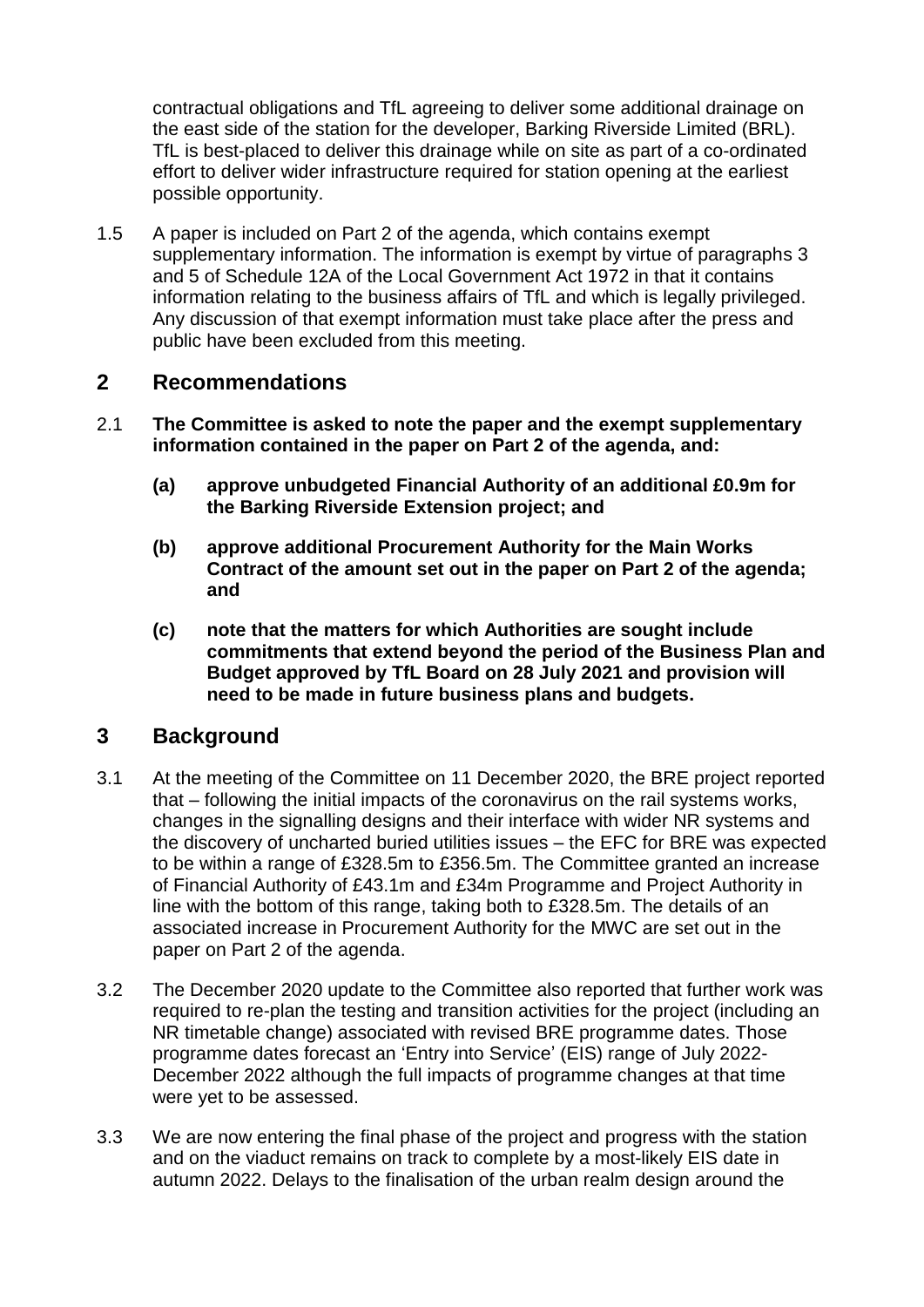station have led to an alternative construction strategy having to be considered; this will enable us to open the station as early as possible while minimising the associated cost pressures.

# **4 Project Update and Challenges**

- 4.1 In early 2021, successful consultation with NR and the region's train and freight operating companies secured the shortest timetable possible for the NR infrastructure possessions required to complete the remaining signal stages. Over the August bank holiday weekend, a halt of all services from Fenchurch Street to Shoeburyness was put in place to update NR's local signalling systems to recognise and test the new BRE extension. This paves the way for the final commissioning signal stage in two weekends in April 2022 to bring the extension into operational use.
- 4.2 On the rail systems construction side, the project achieved its Strategic Milestone for 2021 on time by completing the viaduct structure in July 2021 (see Figure 1). Following completion, the track slab installation has been completed (see Figure 2) on the viaduct and the final works (e.g. handrails and finishings) are due to be completed on the northern viaduct by the end of the calendar year.



**Figure 1: Completion of Viaduct Structure, July 2021**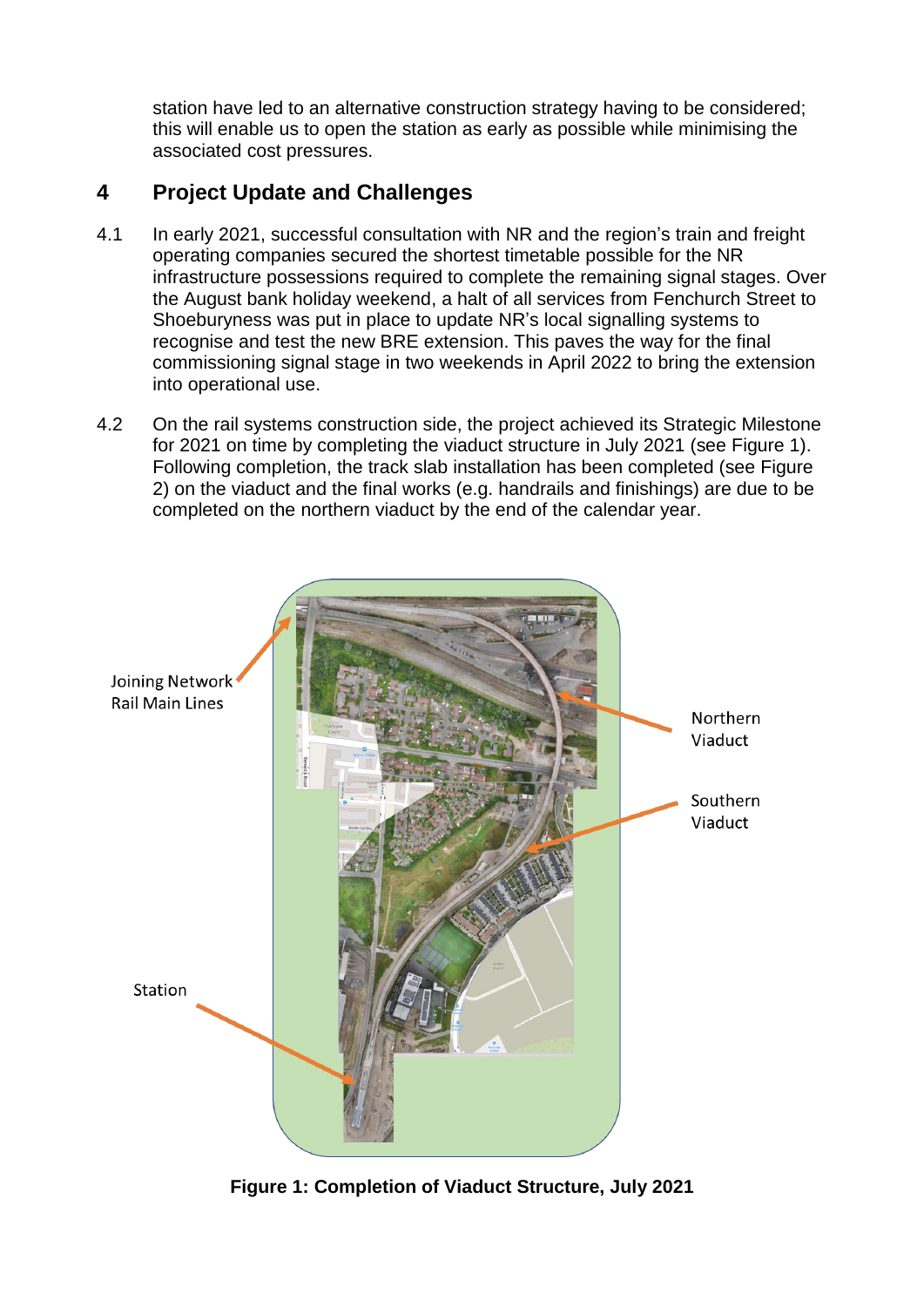

**Figure 2: Track slabs, switches and crossings now installed, September 2021**

4.3 Construction works at the station have also progressed at a good rate (see Figure 3) and will complete on time by the end of 2021. Within the station though, some delays have been experienced in the Mechanical and Electrical workstream where lift installation was delayed by three months (now complete, see Figure 4) and the Public Address and Voice Alarm system (PAVA) was discovered to be non-compliant. Further modelling has been carried out and an updated PAVA design will now be delivered approximately four months later than previously programme schedule, which now includes acoustic barriers being installed.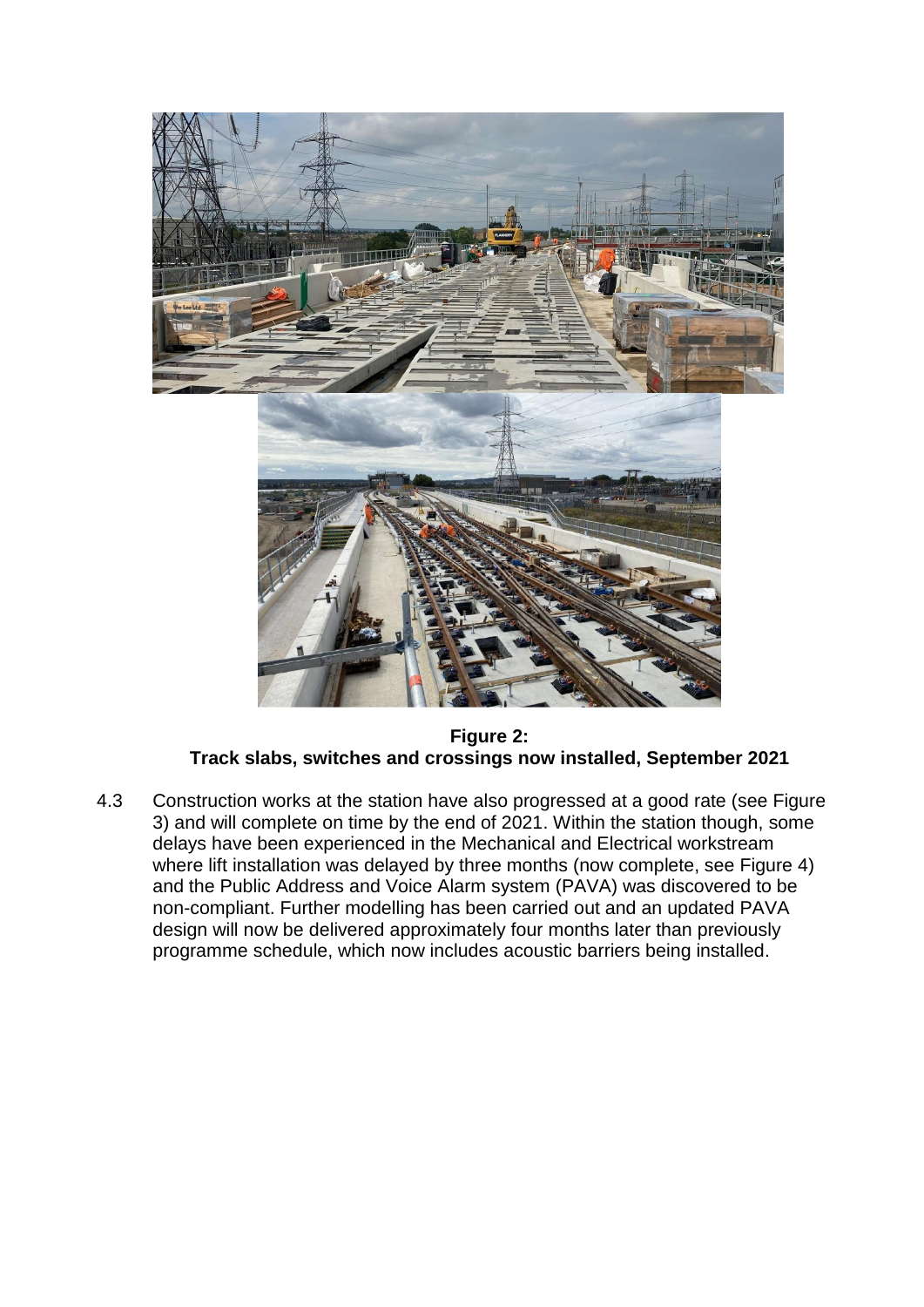

**Figure 3: Station Glazing works and platform finishes being installed (above and below)**





**Figure 4: Lift installation complete three months behind schedule**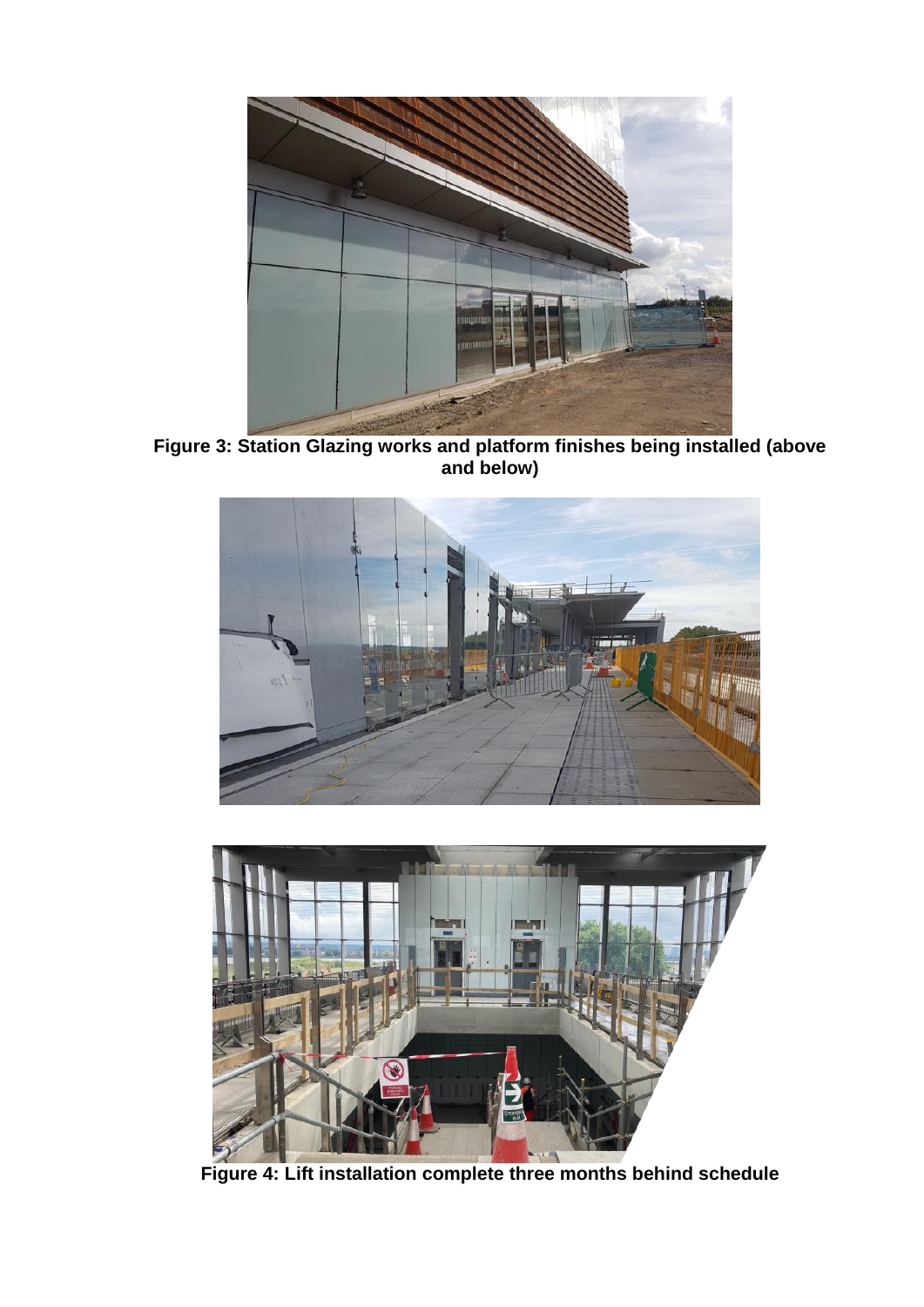- 4.4 As reported at the Committee meeting on 11 December 2020, EIS was forecast to be achieved between July and December 2022. The above progress improves on this slightly with a forecast now of between June and December 2022, with EIS most likely to be achieved in autumn 2022. The final EIS date is now dependent primarily upon deciding how (and by which third party / supplier) the urban realm around the station should be delivered and how this completion fits with NR 2022 timetabling. The outcome of this decision – expected by January 2022 – will also determine the final station testing and commissioning dates for the station and handover to Arriva Rail London, who will operate services from Barking Riverside.
- 4.5 Under the Land and Works Agreement between the wider estate developer, Barking Riverside Ltd (BRL) and TfL, BRL is responsible for the design of the urban realm works around the station and TfL is responsible for constructing it.
- 4.6 Delivery of the urban realm formed part of the scope of the MWC, however delays in the production of a final agreed design for these works, their complexity and how they interface with the wider development has now made it uneconomical to complete using the MWC contract. The reasons for these delays and their commercial impacts are described in more detail in the paper on Part 2 of the Agenda. Planning permission for the station and surrounding urban realm has been submitted. When planning is granted and construction takes place, it will complete compliance with our last major Transport and Works Act Order planning condition.
- 4.7 A decision has been taken to reduce the scope of the urban realm works to be carried out under the MWC to those activities that are vital to make the station operationally ready for EIS. The remaining works will need to be carried out by a third party (the project is currently in discussion with BRL to assess whether they are better placed to complete the works) and we will also need agreement from the London Borough of Barking and Dagenham (LBBD) that 'non-operationally essential public urban realm works' can be completed once the station is open.

## **5 Economic Case**

- 5.1 The business case for the BRE has always been based upon the housing, local growth, and regeneration that the scheme unlocks – at the beginning of the project it was the largest brownfield site regeneration in Europe – rather than the pure transport benefits that it delivers.
- 5.2 The benefits of the scheme are still intact but were delayed following the programme challenges reported in December 2020. No more than 4000 homes on the development can be occupied before the station is open and the revised station is still on track to deliver by this 'deadline' (building construction on site has also faced a slow down for multiple reasons) and the opening will unlock a planning condition which will allow a further 6,800 homes to be occupied. It should be noted that house sales (and therefore future build) can only be strengthened by BRE opening at the earliest opportunity.
- 5.3 The new service is expected to initially run at an operating loss as a result of demand growing steadily as the new housing at Barking Riverside is built and occupied. Consequently, the operating account is not negatively impacted by a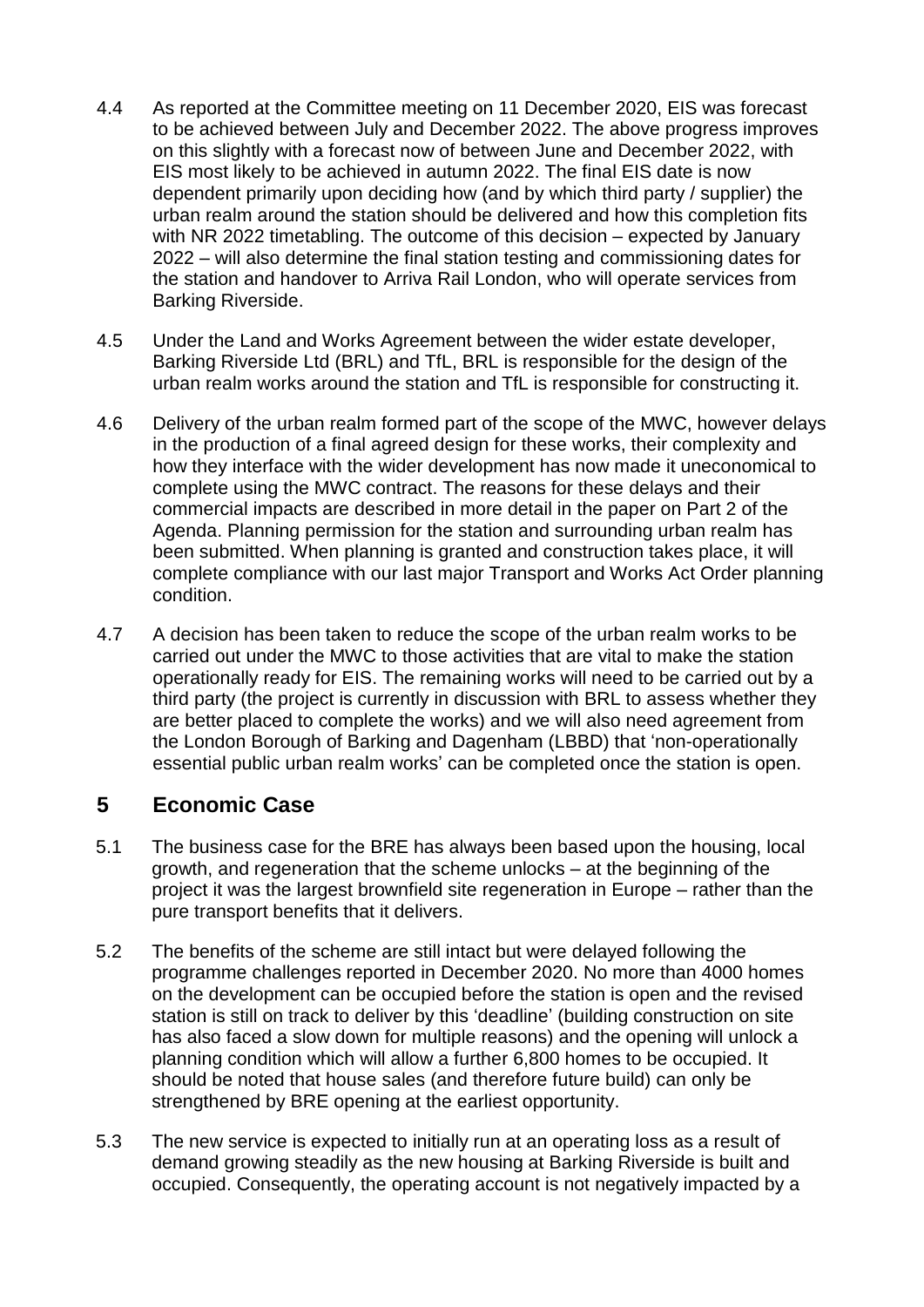delayed entry into service; it is forecasted to be 2030 before an operational surplus is realised.

5.4 The transport-only Benefits: Cost Ratio (BCR) for Barking Riverside remains poor value for money. However, the housing is a 'dependent development' on the new line opening and, in line with DfT guidance, once wider impacts are also considered for the scheme, including improved productivity and land value uplifts, an adjusted BCR of 1.9:1 still represents medium to high value for money. This is a slight reduction (previously just over 2.0:1) given the changes in demand forecasts following the coronavirus pandemic.

# **6 Financial Implications and Additional Authorities**

- 6.1 Current Financial Authority is provided through the two-year Budget for 2021/22 and 2022/23 that was approved by the Board on 28 July 2021 and provision is included in the proposed Budget submission to the GLA as will be presented to the Board on 8 December 2021. The BRE project is highlighted in within the 'managed decline' scenario reported to the Finance Committee on 24 November 2021.
- 6.2 It is noted that the current funding agreement with government expires on 11 December 2021 and additional government funding will need to be agreed beyond this period. Therefore, a subsequent prioritisation of the TfL Investment Programme will be required to ensure that all projects are affordable within the funding envelope provided and as such revised authority may need to be sought.
- 6.3 Authority granted by the Committee which relates to both the current funding period up to 11 December 2021 and commitments outside of this period, may need to be revised as part of future budgets to be considered by the Board. Provision will also need to be made in future Budgets and Business Plans in respect to commitments made. If additional funding is not available, a prioritisation of the TfL Investment Programme will be required, and some programmes and projects will not be taken forward and revised authority will be sought as appropriate.
- 6.4 All financial commitments related to this request will be overseen in accordance with TfL Business controls in respect of draw down.
- 6.5 As noted in paragraph 3.1, Programme and Project Authority and Financial Authority (each of £328.5m) were granted in December 2020 for BRE based upon an EFC range at the time of £328.5m - £356.5m. By May 2021, the EFC was tracking at a level of £327.6m which informed the Budget for 2021/2022 and 2022/23, approved by the Board on 28 July 2021. During the summer of 2021 the EFC increased by £3.5m, predominantly driven by the impacts of PAVA and urban realm described in section 4 of this paper. Since this increase, the EFC has remained relatively steady at £331.1m. As the project team are striving to remain within 2020 Authorities, the Committee is only being asked to approve the necessary increase of Financial Authority to £328.5m.
- 6.6 Procurement Authority for the MWC contract, having been increased in December 2020 in line with the increase of the EFC, now requires a further, albeit much smaller, increase by the amount set out in the paper on Part 2 of the